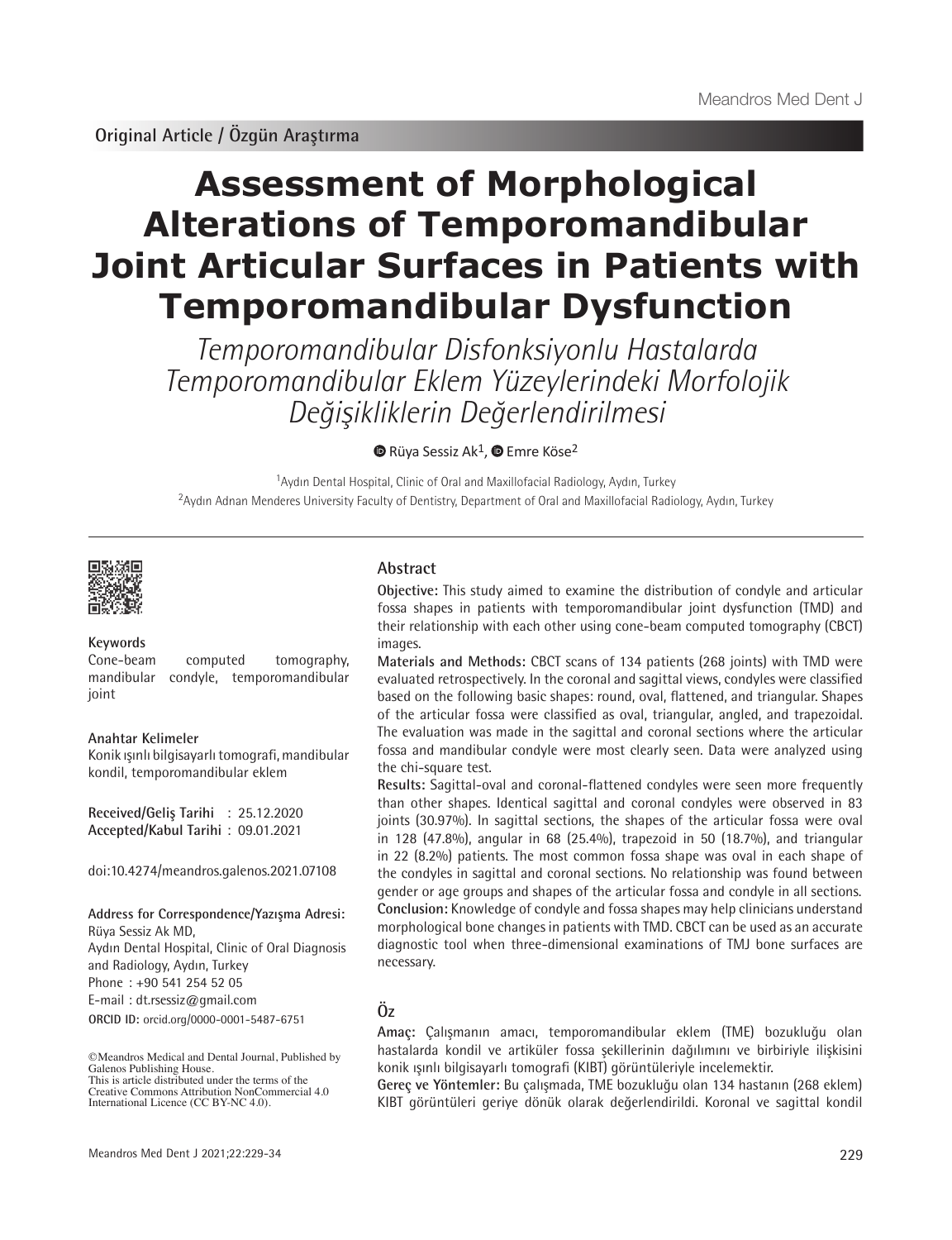şekillerinde kullanılan sınıflandırma yuvarlak, oval, düz ve üçgen şeklindeydi. Artiküler fossa şekilleri oval, üçgen, açılı, trapezoid şeklinde sınıflandırıldı. Artiküler fossa ve mandibular kondilin en net görüldüğü sagittal ve koronal kesitlerde değerlendirme yapıldı. Veriler ki-kare testi kullanılarak değerlendirildi.

**Bulgular:** Sagittal kesitlerde oval ve koronal kesitlerde düz şekil diğer şekillere göre daha sık görüldü. Sadece 83 eklemde (%30,97) sagittal ve koronal kondil şeklinin aynı olduğu tespit edildi. Sagittal kesitlerde eklem fossa şekilleri 128'inde (%47,8) oval, 68'inde (%25,4) açılı, 50'sinde (%18,7) trapezoid ve 22'sinde (%8,2) üçgen şeklindeydi. Sagittal ve koronal kesitlerde her kondil şekli grubunda en yaygın fossa şekli ovaldi. Cinsiyet veya yaş grupları ile artiküler fossa ve kondil şekilleri arasında anlamlı ilişki saptanmadı. **Sonuç:** Kondil ve artiküler fossa şekillerinin bilinmesi, klinisyenlerin TME bozukluğu olan hastalardaki morfolojik kemik değişikliklerini

anlamalarına yardımcı olabilir. KIBT, TME kemik yüzeylerinin üç boyutlu muayenesi gerektiğinde doğru tanı aracı olarak kullanılabilir.

#### **Introduction**

The temporomandibular joint (TMJ) is an important and complicated joint in the human body. This joint performs speaking, chewing, and swallowing with the harmony of many soft and hard tissues. The degenerative diseases affecting bone metabolism and trauma can cause morphologic changes in mandibular condyle and articular fossa of temporal bone (1,2). Bone changes occurring in the TMJ, such as subchondral sclerosis, osteophyte formation, surface erosion, flattening can be the causes and the findings of TMJ dysfunction (3).

Temporomandibular joint dysfunction (TMD) is a multifactorial and complex disorder which is common in population. TMD defines the impaired relationship between the articular disc, articular eminence, articular fossa, and mandibular condyle, with symptoms such as joint pain and sounds, headache, restricted jaw movements, and muscle pain (4). Diagnosis of TMD is based on detailed anamnesis, clinical and radiological examination (5).

Radiographic examination is an important diagnostic tool in the evaluation of TMD which identifies bony changes, position of articular disc and spatial relationships of the condyle and the fossa (6,7). Conventional radiography techniques such as panoramic radiography, transcranialoblique radiography, Reverse Towne's radiography only provides limited sectional images of the bony components of the TMJ. These techniques provide superimpositions because of the complexity of TMJ anatomy (8,9). Cone-beam computed tomography (CBCT) technology which is using in dentistry for many years, produces high resolution images with high specificity and sensitivity in diagnosis of TMJ bone changes (10,11). The other hand, magnetic resonance imaging has great advantages that its ability to depict soft tissue changes of the TMJ (12).

Detection of abnormal morphologic changes of TMJ bone tissues is possible with the appropriate imaging method. In the present study, we examined the CBCT images of patients who were previously diagnosed as TMD by the clinical examination. The purpose of the present study was to determine the shape of mandibular condyle and articular fossa according to age, gender.

#### **Materials and Methods**

This study was approved by the Aydın Adnan Menderes University Faculty of Medicine Non-Invasive Clinical Research Ethics Committee on Human Research (protocol no: 2020/31, date: 20.02.2020). In the present study, CBCT scans of 134 patients (268 joints) with TMJ dysfunction which performed between July 2016 and October 2019 were evaluated retrospectively. All of patients were scanned with CBCT because of TMD diagnosis and had clinical symptoms such as TMJ pain, noise during jaw movements, mouth-opening limitation, and nonharmonic movements of the joint. The presence of congenital craniofacial abnormalities, history of facial trauma, orthodontic treatment and any systemic conditions that may affect the bone tissues and CBCT images with artefacts that preventing optimal evaluation were excluded from the study.

All CBCT images were acquired by Planmeca Promax 3D (Planmeca, Helsinki, Finland) with standard TMJ mode (field of view 8x5 cm<sup>2</sup>, 90 kV, 8 mA, 12 s, voxel size: 0.2 mm) and examined Romexis software v3.83. Radiological assessments were analyzed by 2 experienced dentomaxillofacial radiologists independently. Differences in interpretation of the images were solved by consensus.

The condylar shapes and fossa shapes were categorized according to Cortés et al. (13), Katsavrias (14) and Yasa and Akgül (15) previously reported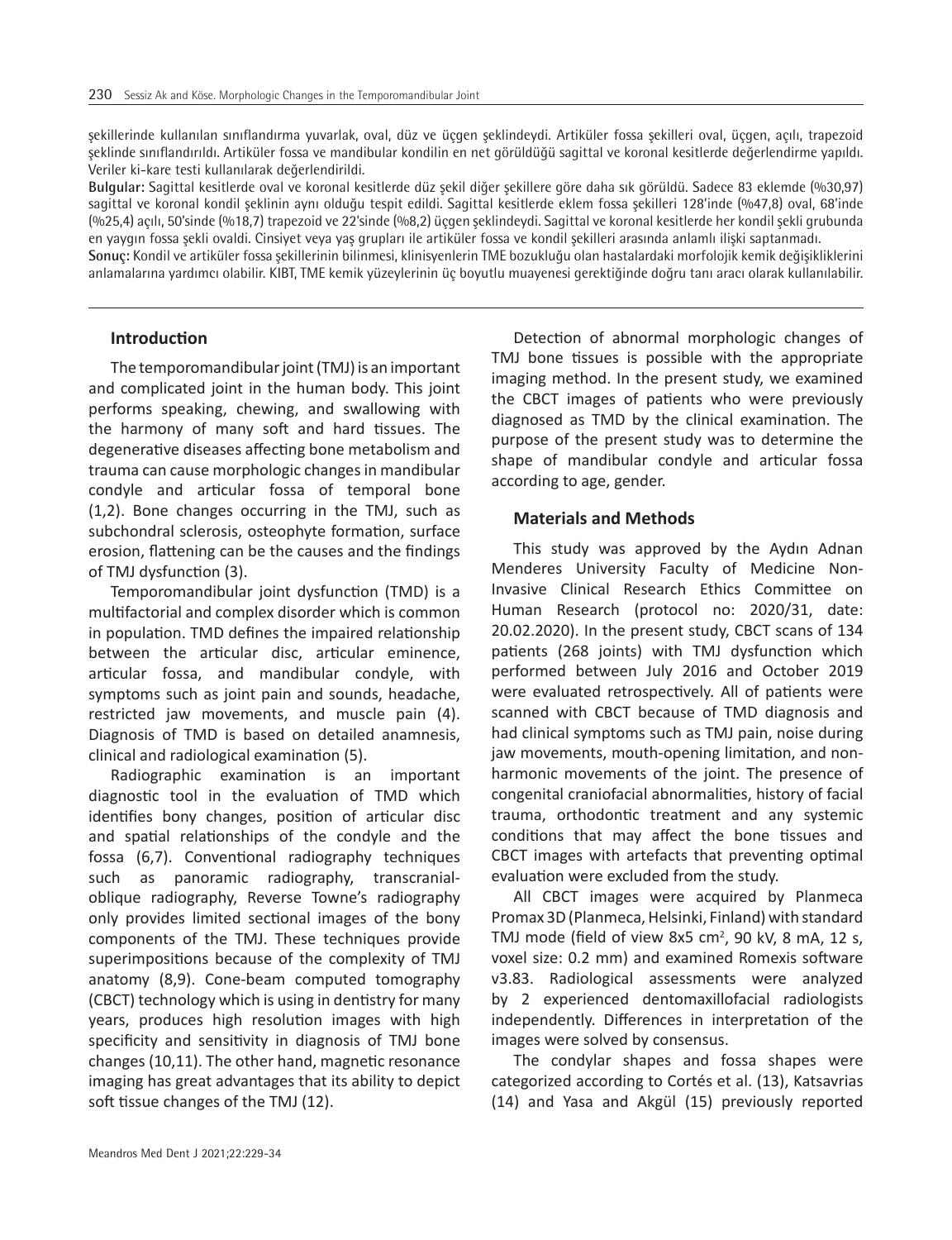classification. The basic shapes used for classification included round, oval, flattened, and triangular for the condyles in a coronal and sagittal view (Figure 1, 2) articular fossa shapes were classified as oval, triangular, angled, trapezoidal (Figure 3). Evaluation was made in the sagittal and coronal sections where the articular fossa and mandibular condyle were most clearly seen.

# **Statistical Analysis**

Statistical analyses were conducted with SPSS software (SPSS 22.0 for Windows; SPSS Inc., Chicago, IL, USA). Differences in condyle and fossa shapes between the groups were evaluated by chi-square test followed by a Bonferroni post-hoc test. Values of p<0.05 were considered to indicate statistical significance.

# **Results**

In 134 patients with TMD, 268 joints (38 males and 96 females; mean age, 41.60±16.07 years) were examined. The distribution of the condyle shapes in the coronal and sagittal sections are listed in Table 1. There was a significant statistical relationship between coronal and sagittal condyle shape



Figure 1. Four condyle shapes in a coronal section: oval (a), triangular (b), flattened (c), round (d)



Figure 2. Four condyle shapes in a sagittal section: oval (a), triangular (b), flattened (c), round (d)



**Figure 3.** Four fossa shapes in a sagittal section: oval (a), triangular (b), angled (c), trapezoid (d)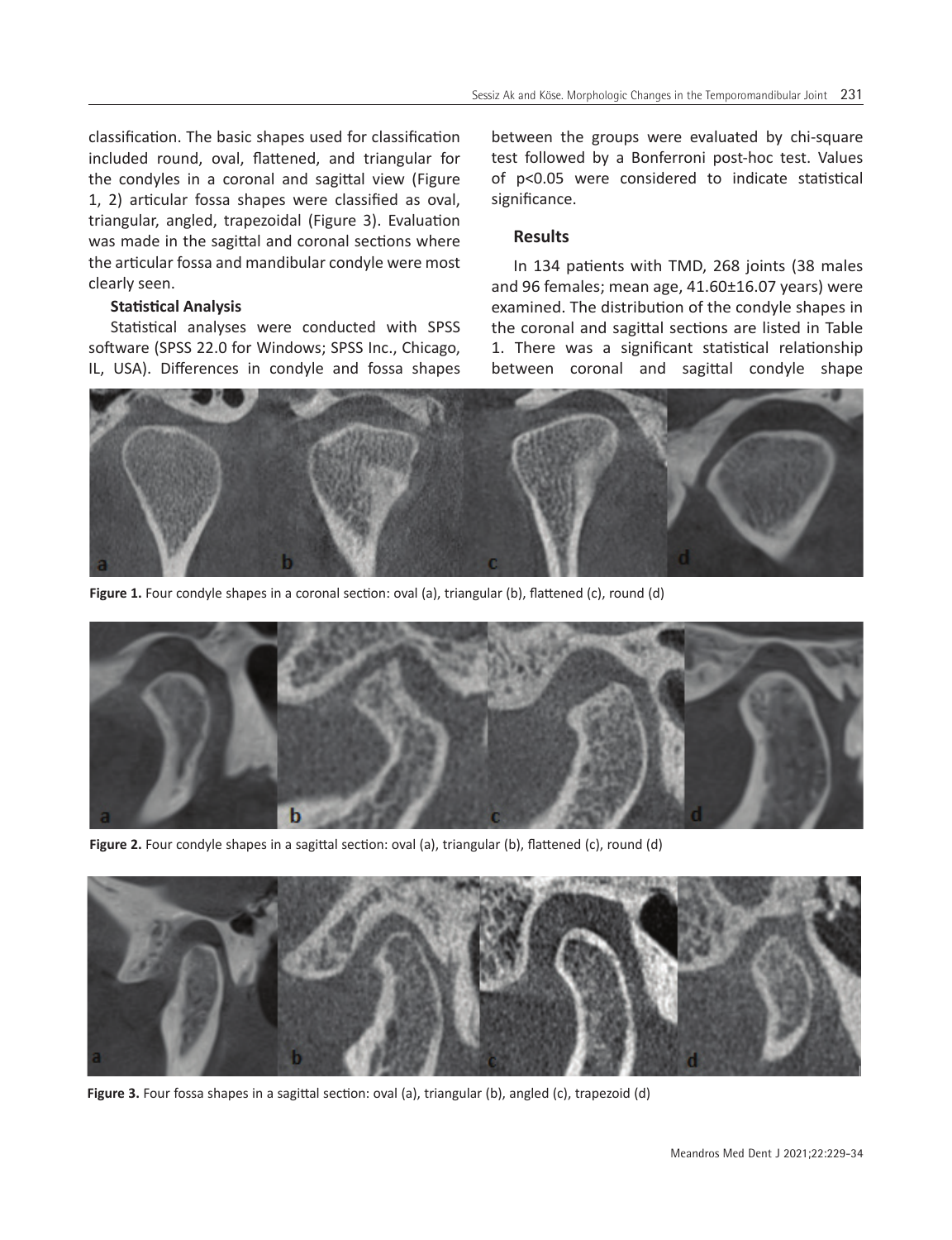(p=0.001). A sagittal-oval condyle shape (p=0.000) and coronal-flattened shape (p=0.009) were seen more frequently than other shapes. The post hoc test revealed that if sagittal condyle shape is oval, triangular shape is significantly less than round shape in coronal view. If sagittal condyle shape is flattened, round shape is significantly less than flattened and triangular shape in coronal view (Table 1). It was found that identical sagittal and coronal condylar shape occurred in only 83 joints (31%).

The distribution of the articular fossa shapes in the sagittal sections was presented in Table 2. The shapes of articular fossa in sagittal sections were oval in 128 (47.8%), angled in 68 (25.4%), trapezoid in 50 (18.7%) and triangular in 22 (8.2%). There was no significant difference between the shape of condyle in sagittal or coronal sections and the shape of articular fossa (respectively p=0.954, p=0.072). The most common fossa shape was oval in each shape of the condyles in sagittal and coronal sections.

The distributions of shapes of condyle and fossa according to gender were shown in Table 2. There was no relationship between gender and shape of condyle in coronal and sagittal sections (p=0.273, p=0.412 respectively). In sagittal section, triangular articular

fossa was significantly less than oval articular fossa in both genders (p=0.004).

The patient was grouped according to the age of the subjects (18-39, 40-59, 60-81 years). There were no significant differences between sagittal condyle shapes, coronal condyle shapes sagittal fossa shapes and age groups (respectively p=0.075, p=0.062, p=0.922).

#### **Discussion**

In this study, we investigated the distribution and relationship of condyle and fossa shapes in TMD patients. Knowledge of the specific morphological changes of TMJ are necessary for accurate diagnosis supported by clinical examination. There are limited studies in the literature examining the relationship between the shapes of condyle and articular fossa in patients with TMD (2,14-19). To the best of our knowledge, this is the first study to evaluate the relationship between coronal condylar shapes and sagittal condylar shapes. Findings of the present study may help clinicians to understand morphologic bone changes in TMD and to treat their patients accurately at the same time.

| Table 1. Distribution of condyle shapes on coronal and sagittal sections |           |                     |            |                   |                  |              |                              |  |  |
|--------------------------------------------------------------------------|-----------|---------------------|------------|-------------------|------------------|--------------|------------------------------|--|--|
|                                                                          |           | <b>Coronal view</b> |            |                   |                  |              |                              |  |  |
|                                                                          |           | Round               | Oval       | <b>Triangular</b> | <b>Flattened</b> | <b>Total</b> | $\mathsf{p}$                 |  |  |
| view<br>Sagittal                                                         | Round     | 12                  | 10         | 4                 | 5                | 31 (11.6%)   | 0.123                        |  |  |
|                                                                          | Oval      | 50                  | 29         | 20                | 41               | 140 (47.8%)  | $0.002*$                     |  |  |
|                                                                          | Triangle  | 5                   | 3          | 8                 | 5                | 21 (8.2%)    | 0.488                        |  |  |
|                                                                          | Flattened | 9                   | 13         | 20                | 34               | 76 (28.4%)   | $0.000*$                     |  |  |
|                                                                          | Total     | 76 (28.4%)          | 55 (20.5%) | 52 (19.4%)        | 85 (31.7%)       | 268 (100%)   | $\qquad \qquad \blacksquare$ |  |  |
| <sup>*</sup> Chi-square test. P<0.05 was significant                     |           |                     |            |                   |                  |              |                              |  |  |

| Table 2. Association between genders and shapes of condyle and articular fossa |                        |             |           |                |                       |             |           |            |                      |                |        |                    |
|--------------------------------------------------------------------------------|------------------------|-------------|-----------|----------------|-----------------------|-------------|-----------|------------|----------------------|----------------|--------|--------------------|
|                                                                                | Sagittal condyle shape |             |           |                | Coronal condyle shape |             |           |            | Sagittal fossa shape |                |        |                    |
|                                                                                | Round                  | <b>Dval</b> | Flattened | Triangular     | Round                 | <b>Dval</b> | Flattened | Triangular | <b>Oval</b>          | ngulai<br>Tria | Angled | ᅙ<br>$\circ$<br>pe |
| Women                                                                          | 20                     | 97          | 58        | 17             | 49                    | 38          | 66        | 39         | 99                   | 9              | 46     | 38                 |
| Men                                                                            | 11                     | 43          | 18        | $\overline{4}$ | 27                    | 17          | 19        | 13         | 29                   | 13             | 22     | 12                 |
| Total                                                                          | 31                     | 140         | 76        | 21             | 76                    | 55          | 85        | 52         | 128                  | 22             | 68     | 50                 |
| p                                                                              | 0.412                  |             |           |                | 0.273                 |             |           | $0.004*$   |                      |                |        |                    |
| *Chi-square test. P<0.05 was significant                                       |                        |             |           |                |                       |             |           |            |                      |                |        |                    |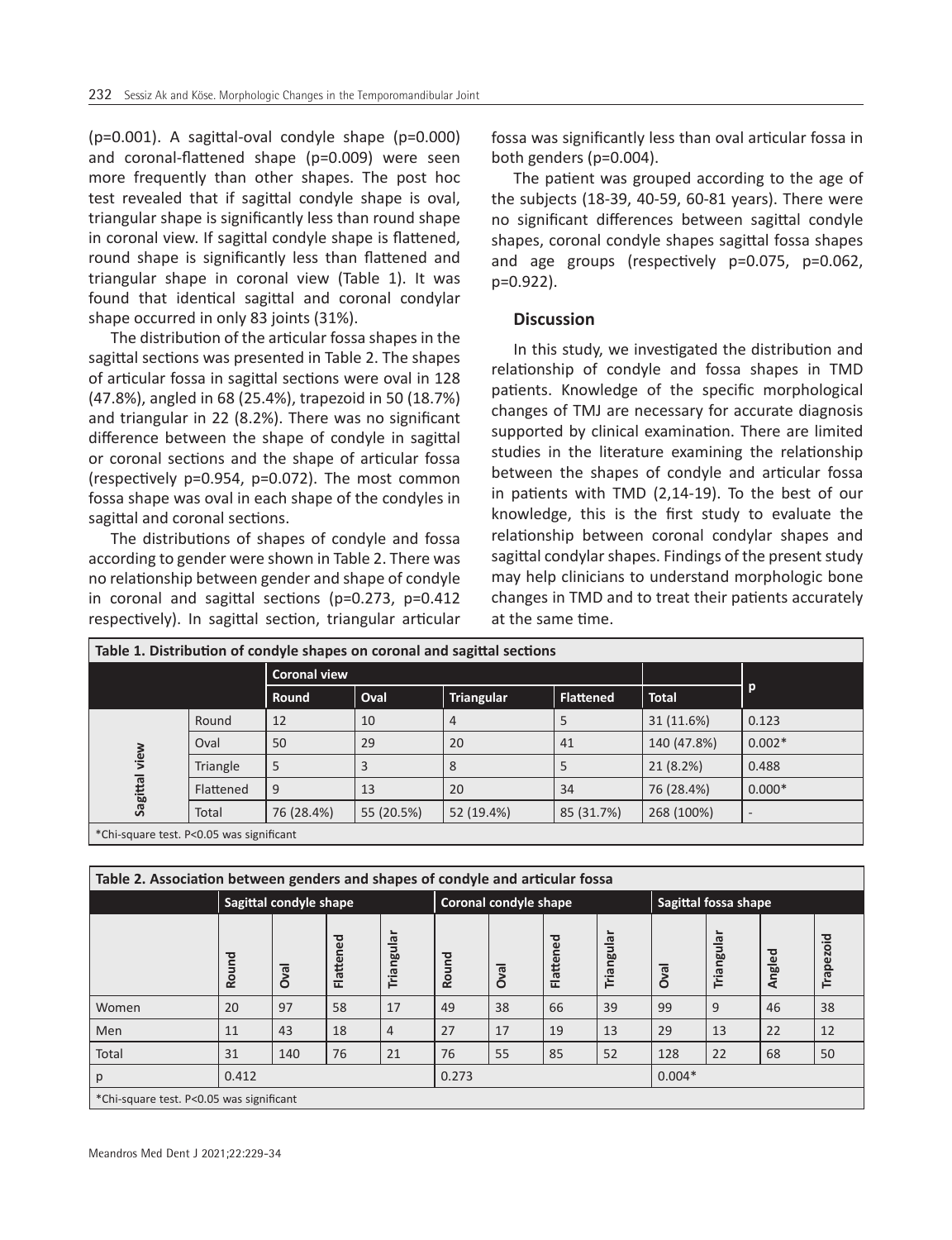Clinical and radiological examinations are important in evaluating patients with TMD. Various radiologic methods have been used in previous studies to examine the morphologic changes of articular fossa and condyle (2,18,20,21). We examined TMJ bone surfaces with CBCT because of its superiorities in bone tissue imaging. Through the three dimensional imaging methods, CBCT has many advantages such as lower radiation dose, shorter exposure time and accessibility (22,23). So, CBCT can be used when the clinician suspects any changes in bone surfaces of TMJ which is limited in two-dimensional imaging.

Previous studies showed a higher prevalence of convex, rounded and angled condyles in patients with anterior disc displacement (17,24). In the research of Katsavrias (14), distribution of condyle shapes in coronal CBCT sections was oval in 60.4%, followed by round in 29.2%, flattened in 5.25%, triangular 5.2% of the patients with Class II Division 2 malocclusions in non-TMD population. In the same study, percentages for the fossa shapes were oval in 58.3%, triangular in 18.8%, trapezoidal in 15.6% and round in 7.3%. Cağlayan et al. (16) determined that there were differences in the mandibular condyle and fossa shapes among with and without TMJ disorder in CBCT sections. They reported the distribution of coronal condyle shapes in the TMJ disorder group were round in 45.2%, flattened in 26.0%, triangular in 5.8% and oval in 23.1% and the most common shape of condyle was oval in without TMJ disorder subjects. They also found that most common shape of articular fossa was round in both groups. In the study conducted by Yasa and Akgül (15), an oval-shaped condyle and fossa were the most common variant in both the asymptomatic group and the TMD group. Regarding the articular fossa morphology in the sagittal section, our findings were in agreement with Katsavrias (14) and Yasa and Akgül (15), but in the coronal sections, distribution of condyle morphologies were different. Our findings were compatible with Santos et al. (17) who observed a higher prevalence of flattened condyles in patient with TMD. Distribution the shapes of articular surfaces may change due to number differences in the selected patient population, genetic, age group or racial differences.

Matsumoto et al. (18) suggested that the disharmony between the condyle and fossa shape may cause anterior disc displacement. Katsavrias (14) matched articular fossa and condylar shapes in sagittal sections and revealed that 52.1% joint had identical shapes. In the present study, we did not compare fossa and condyle shapes with each other, but the most common fossa shape was oval in all condyle shapes. In the present study, when the shape of condyle in the sagittal and coronal section was matched, it was observed that the same appearance was observed in only 31% of condyles. In patients with TMD, different shapes of condyle and articular fossa can be observed in different sections due to different of biological and functional aspects.

In the study conducted by Tassoker et al. (19), it was found that there was no relationship between coronal condyle shape and gender. In the same study, it was indicated that the frequency of the flattened and angled coronal condyle shape increased with increasing age. Similarly, Yalcin and Ararat (2) found a correlation between age and coronal condyle shapes. However, in the present study no relationship was found between the shapes of articular surfaces, genders and age groups.

### **Conclusion**

CBCT provides a three-dimensional image of the TMJ bone tissues without distortion and magnification. Because of increased accuracy in the diagnosis of cortical bone alterations, CBCT can be used for a dignostic tool when three dimensional examinations of TMJ bone surfaces needed. Our results will be suggestive when evaluating CBCT images of patients with TMD. Limitations of the present study were the absence of the non-TMD group and the non-known of clinical symptoms because this was a retrospective study. Further studies are needed to include larger TMD and non-TMD patient groups. This methodology is very simple, and more sophisticated methods such as geometric morphometric analysis should be used for shape studies.

# **Ethics**

**Ethics Committee Approval:** This study was approved by the Aydın Adnan Menderes University Faculty of Medicine Non-Invasive Clinical Research Ethics Committee on Human Research (protocol no: 2020/31, date: 20.02.2020).

**Informed Consent:** Retrospective study.

**Peer-review:** Externally and internally peerreviewed.